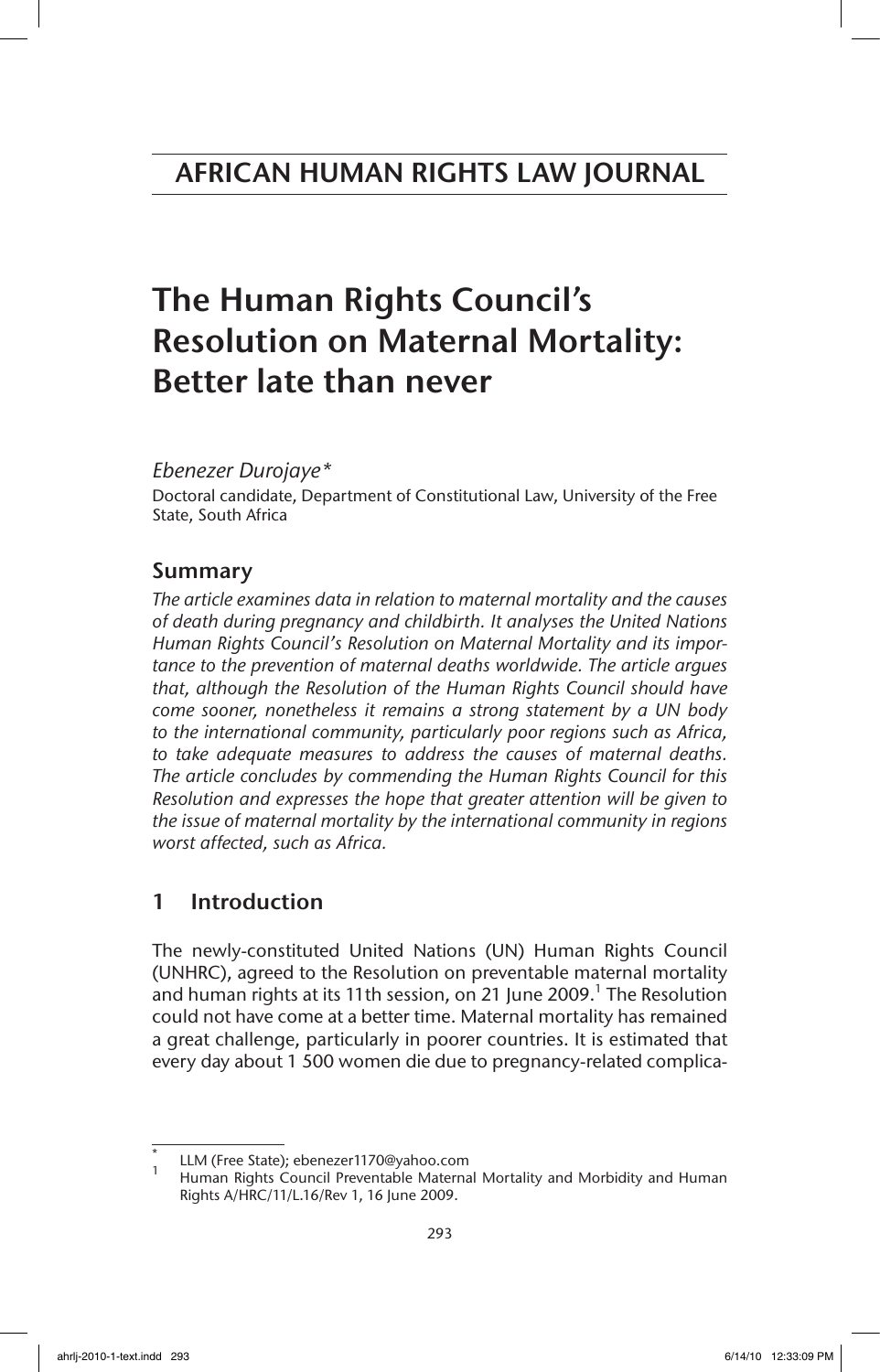tions, translating to about half a million deaths each year.<sup>2</sup> Moreover, it is believed that somewhere in the world a woman dies every minute during childbirth.<sup>3</sup> Maternal deaths among women of reproductive age are widespread in developing countries.<sup>4</sup> For every woman that dies during pregnancy, many more suffer a lifetime of disabilities or morbidities. Approximately 99 per cent of maternal deaths occur in poor regions such as Asia and Africa.<sup>5</sup> Sadly, pregnancy is therefore a very risky venture in developing countries, particularly in Africa.

Against this background, this article examines data on maternal mortality and the causes of deaths during pregnancy and childbirth. It analyses the UN Human Rights Council's Resolution on Maternal Mortality and comments on its importance in preventing maternal deaths worldwide. The article argues that, although the Resolution of the Human Rights Council may be a little late, nonetheless it remains a strong statement by a UN body to the international community, particularly poor regions such as Africa, that they should take adequate measures in order to address the causes of maternal deaths. The article concludes by commending the Human Rights Council for the Resolution and expressed the hope that greater attention will be given to the issue of maternal mortality by regions that are worst affected, among them Africa.

## 2 Maternal mortality as a health challenge

According to the World Health Organization (WHO), a maternal death is 'the death of a woman while pregnant or within 42 days of termination of pregnancy, irrespective of the duration and site of the pregnancy, from any cause related to or aggravated by the pregnancy or its management, but not from accidental or incidental causes'.<sup>6</sup> Deaths during pregnancy and childbirth are generally preventable and have almost been eliminated in developed countries. However, maternal mortality has remained one of the leading causes of death and morbidity among women in Africa.<sup>7</sup> The reasons why women die during pregnancy are well known, and include problems such as haemorrhages (25 per cent), unsafe abortions (13 per cent), eclampsia (12 per cent), infections (16 per cent) and obstructed labour and other

<sup>2</sup> World Health Organization *Report of a meeting: Parliamentarians Take Action for Maternal and Newborn Health* (2009) 8.

 $\frac{3}{4}$  As above.

<sup>4</sup> A Glasier *et al* 'Sexual and reproductive health: A matter of life and death' (2006) 368 *Lancet* 1595-1607.

 $\frac{5}{6}$  As above.

<sup>&</sup>lt;sup>6</sup> WHO *The tenth revision of the international classification of diseases* (1992).

<sup>7</sup> See WHO *Maternal mortality in 2000*: *Estimates developed by WHO, UNICEF and UNFPA* (2004).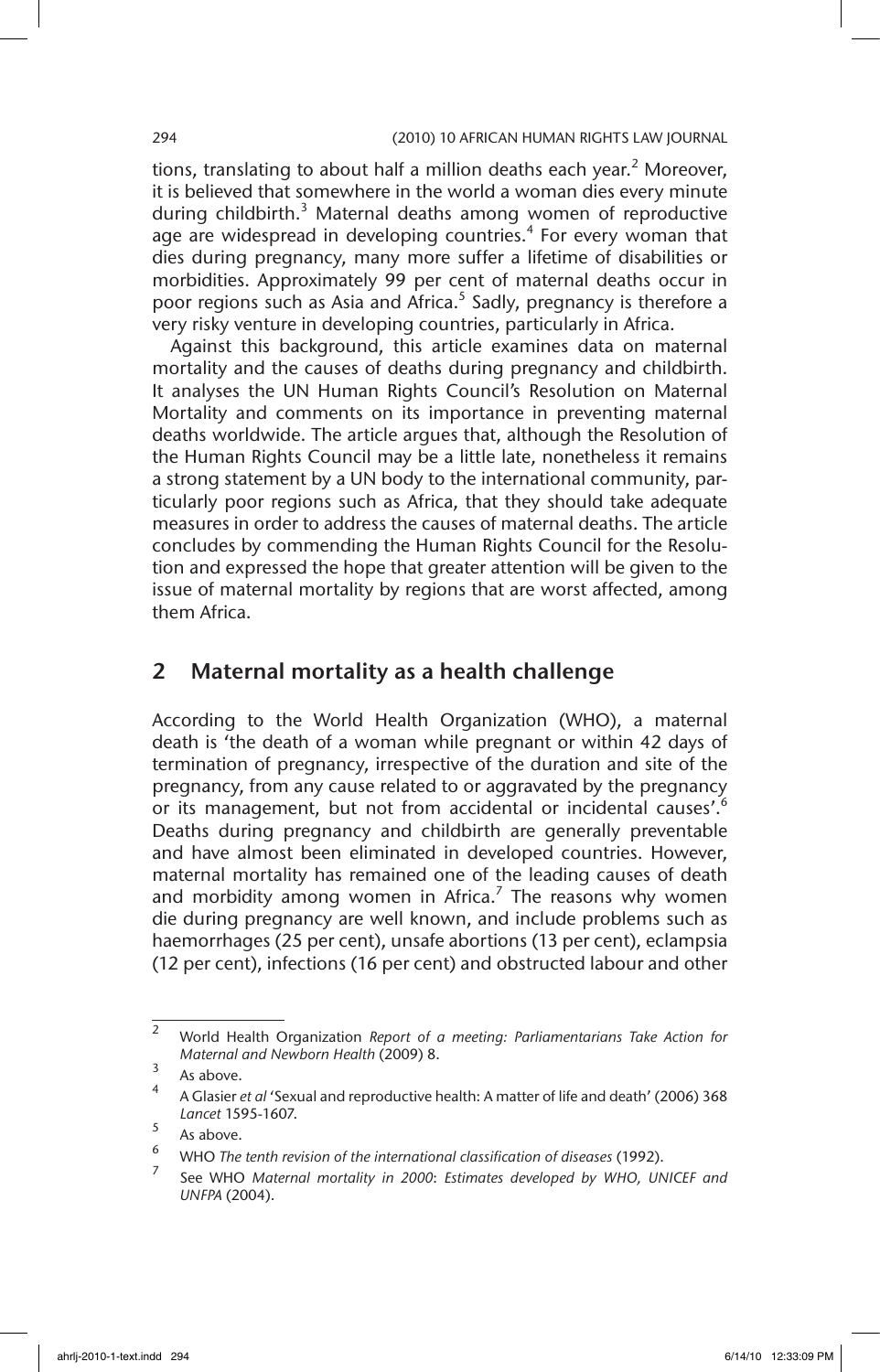direct causes (16 per cent). $8$  It should be noted that, while these are the general causes of maternal deaths, the reasons why women die during pregnancy may differ from country to country.<sup>9</sup> There are also indirect causes, such as HIV/AIDS, malaria, anaemia and hepatitis (20 per cent). These complications can be addressed through the provision of emergency obstetric care services. However, such services are generally unavailable in poorer regions. It is estimated that in developing countries, about 60 per cent of all deliveries take place outside health facilities<sup>10</sup> and only about 60 per cent of births are attended to by skilled health care providers.<sup>11</sup> In Africa, the percentage of deliveries attended to by skilled health care providers is even lower, at about 47 per cent.<sup>12</sup> Besides medical reasons, other reasons for deaths during pregnancy and childbirth include the so-called three delays: delays in reaching treatment; delays in identifying the problem; and delays in getting help. Also, the low status of women, early marriage and a general lack of respect for women's rights often aggravate deaths during pregnancy.

In 1987, the Safe Motherhood Initiative was launched in Kenya with a view to addressing the challenges posed by maternal deaths.<sup>13</sup> However, more than 20 years after the launching of this initiative, little or no progress has been made in preventing women from dying during pregnancy and childbirth. Despite the remarkable achievements man has recorded in science during the last century, it is scandalous that half a million women (99 per cent of them in Asia and Africa) still die each year during pregnancy and childbirth. As Fathalla *et al* rightly point out, the world lacks neither the resources nor the technologies to prevent women from dying during pregnancy and childbirth; what is lacking is the political will and commitment to take action.<sup>14</sup>

<sup>8</sup> WHO *The World Health Report 2005 – Make every mother and child count* (2005).

Eg, a report has shown that unsafe abortion constitutes about 30% to 40% of all maternal deaths in Kenya. See Center for Reproductive Rights *Failure to deliver: Violations of women's human rights in Kenyan facilities* (2007) 24. In Zimbabwe a study has shown that a lack of access to transportation is responsible for 28% of maternal deaths in rural areas. See Center for Reproductive Rights *Briefing paper: Surviving pregnancy and childbirth: An international human right* (2005), whereas in Ethiopia early marriage has been attributed as a major cause of maternal death in the country. See S Hailu *et al* 'Health facility-based maternal deaths audit in Tigray, Ethiopia' (2009) 23 *Ethiopia Journal of Health Development* 115-119.

 $^{10}$  WHO (n 8 above).

WHO 'Skilled attendant at birth - 2006 updates. Geneva: World Health Organization, 2006 http://www.who.int/reproductivehealth/ global\_monitoring/skilled\_attendant.html (accessed 23 December 2009).

<sup>12</sup> WHO, UNICEF, UNFPA and World Bank *Maternal mortality in 2005* (2007)18.

The Safe Motherhood Initiative that was launched by the WHO, the World Bank, the United Nations Population Fund, the United Nations Children's Fund, the International Planned Parenthood Federation and the Population Council in 1987.

<sup>14</sup> M Fathalla *et al* 'Sexual and reproductive health for all: A call for action' (2006) 368 *Lancet* 2095-2100.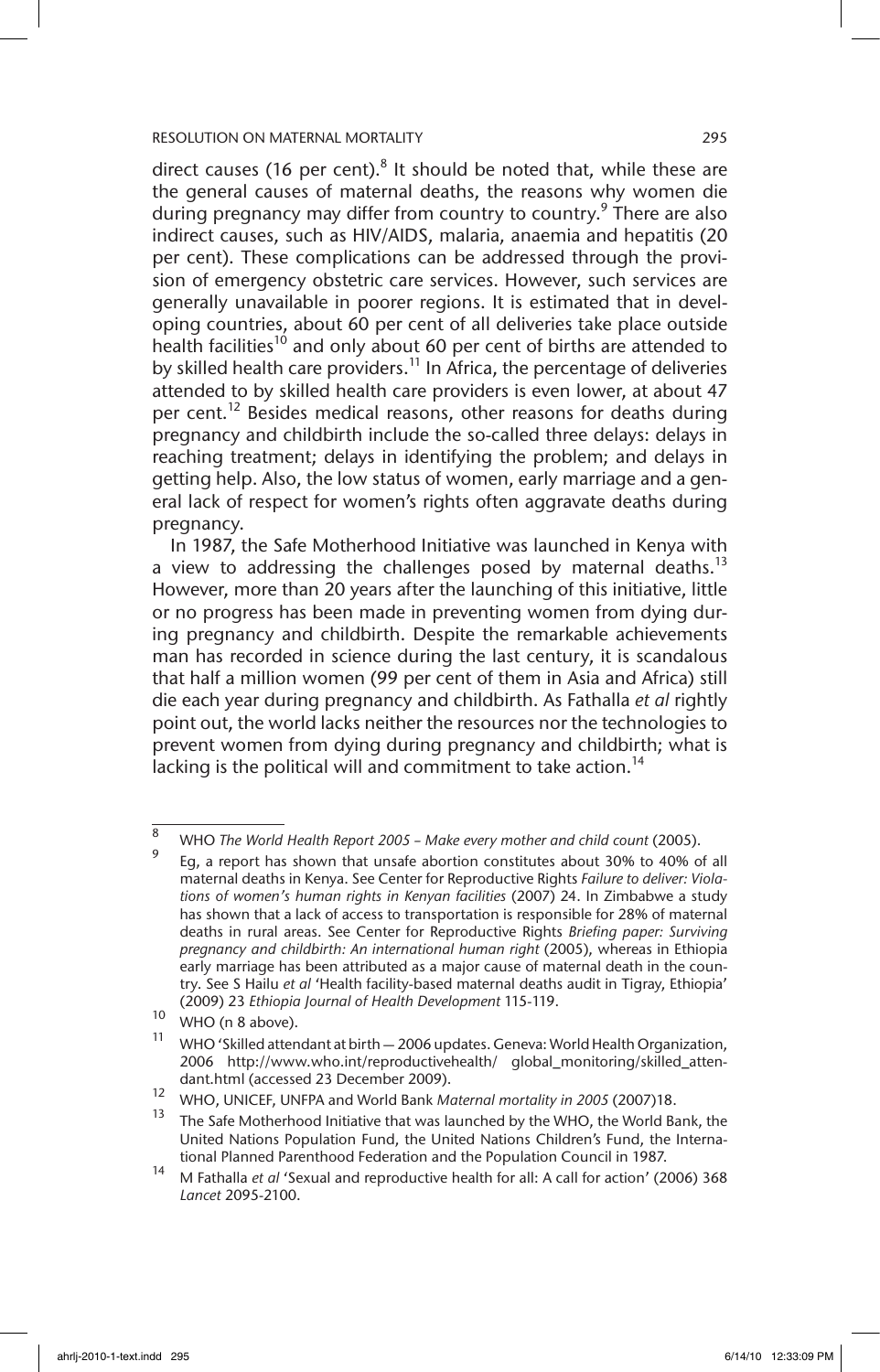The situation of African women is more precarious than that of other women. Africa accounts for more than half of the total number of women who die each year during pregnancy or childbirth.<sup>15</sup> It is estimated that in Africa, the average lifetime risk of a woman dying during or after pregnancy is one death in 16 live births, compared to a woman in Western Europe whose corresponding risk is about one in 2 800 live births.<sup>16</sup> In some countries, such as Sierra Leone, the risk of a woman dying during pregnancy is even higher, at one in eight, compared to her counterpart in Ireland whose corresponding risk is one in 48 000.<sup>17</sup> In actual fact, with the exception of Afghanistan, the 14 countries with the highest maternal mortality ratios in the world are in Africa.<sup>18</sup> For instance, the maternal mortality ratio in Nigeria is estimated at 1 100 deaths out of 100 000 live births, compared to just one death out of 100 000 live births in Ireland.<sup>19</sup> Also, it is estimated that about 117 000 women die yearly during childbirth in India, making it the country with the largest number of maternal deaths in the world.<sup>20</sup> It should be noted that the surviving children of a woman who dies as a result of pregnancy-related complications are at a great risk of dying themselves. There is also a wider and far-reaching negative impact on older siblings, families and neighbours as well as the entire community. Thus, each year maternal health complications contribute to the deaths of 1,5 million infants in the first week of life and 1,4 million stillborn babies.21

It should be borne in mind that under the African human rights system, the issue of maternal mortality has been addressed by the Protocol to the African Charter on Human and Peoples' Rights on the Rights of Women in Africa (African Women's Protocol).<sup>22</sup> For instance. article 14 of the Protocol, which contains elaborate provisions on the sexual and reproductive rights of women, also addresses the issue of safe delivery and antenatal care for women. Specifically, article 14(2) (b) requires states to establish and strengthen existing prenatal, delivery and post natal health and nutritional services for women during pregnancy and while breastfeeding. Surely this provision is aimed at ensuring that women will go through pregnancy safely in the region.

 $\frac{15}{15}$  WHO *et al* (n 12 above).

<sup>16</sup> WHO *Global burden of disease 2000, Version 1 estimates* (2000).

 $^{17}$  WHO *et al* (n 12 above).

 $18$  As above.

 $\frac{19}{20}$  As above.

 $\frac{20}{21}$  As above.

<sup>21</sup> V Boama & S Arukumaran 'Childbirth: A rights-based approach' (2009) *International Federation of Gynaecology and Obstetrics* 125-127.

<sup>22</sup> Adopted by the 2nd ordinary session of the AU General Assembly in 2003 in Maputo CAB/LEG/66.6 (2003), entered into force 25 November 2005.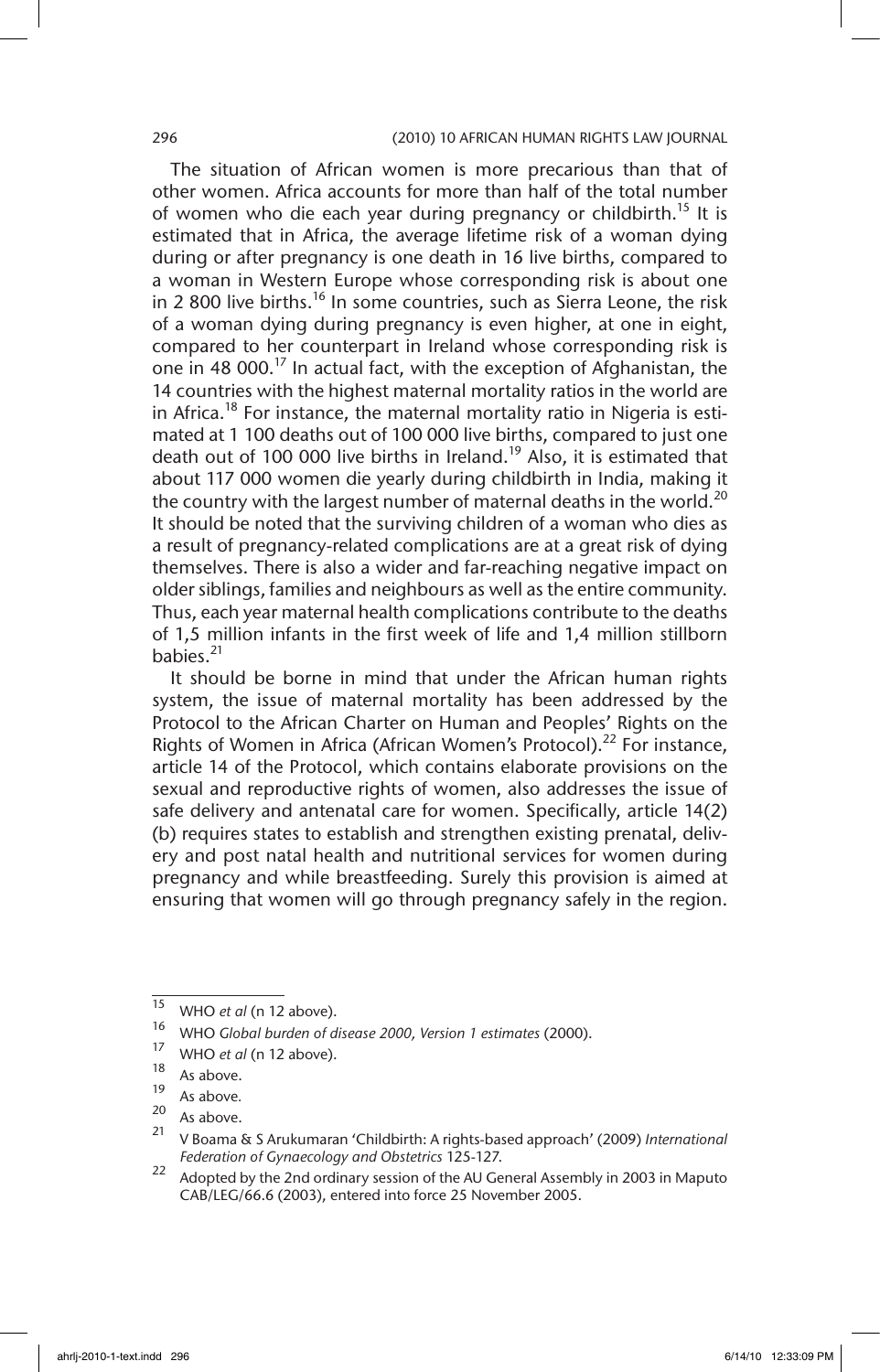Inspired by General Comment  $14^{23}$  of the Committee on Economic, Social and Cultural Rights (ESCR Committee), article 14(2)(a) of the African Women's Protocol requires African governments to provide adequate, affordable and accessible health care services to women, especially those in rural areas. The African Commission on Human and Peoples' Rights (African Commission) in one of its recent resolutions has affirmed maternal mortality as a human rights challenge in the region and called on African governments to redouble their efforts in preventing women from dying during pregnancy and childbirth.<sup>24</sup> Therefore, the Human Rights Council Resolution on maternal death is complementary to the African Commission's resolution and further affirms the need for urgency in addressing the issue of maternal mortality.

## 3 Maternal mortality and the Millennium Development Goals

Maternal mortality represents one of the most telling instances of inequality between rich and poor countries and between women in rural and urban areas. One of the eight Millennium Development Goals (MDGs) relates to reducing maternal deaths from 1990 rates, by 75 per cent by  $2015<sup>25</sup>$  In order to achieve this goal, certain indicators were agreed to. These include the maternal mortality ratio, contraceptive use, adolescents' birth rates, antenatal care coverage and universal access to sexual and reproductive health services.<sup>26</sup> However, a report has shown that the target may not be met by some countries in poor regions, particularly those in Africa.<sup>27</sup> This is because little or no progress has been made in these regions with regard to reducing the incidence of maternal deaths. In many developing countries, the maternal mortality ratio has remained very high, while contraceptive prevalence is very low and many deliveries are still being attended to by unskilled traditional birth attendants or family members.<sup>28</sup> It is therefore a welcome development that the highest UN body on human rights deems it fit to agree to a resolution on such an important issue.

 $23$  The Right to the Highest Attainable Standard of Health; ESCR Committee General Comment 14, UN Doc E/C/12/2000/4.

<sup>&</sup>lt;sup>24</sup> See the African Commission on Human and Peoples' Rights Resolution on Maternal Mortality in Africa Meeting at its 44th ordinary session held in Abuja, Nigeria, 10-24 November 2008, ACHPR/Res 135 XXXXIIII.

 $25$  Goal 5 specifically relates to reducing maternal deaths by three-quarters by 2015. The MDGs are an outcome of the UN Millennium Declaration and Millennium Development Goals launched in 2000.

 $\frac{26}{27}$  As above.

<sup>27</sup> UN Department of Publication Information *Africa and the Millennium Goals 2007 update* (2007).

<sup>28</sup> See WHO *et al* (n 12 above).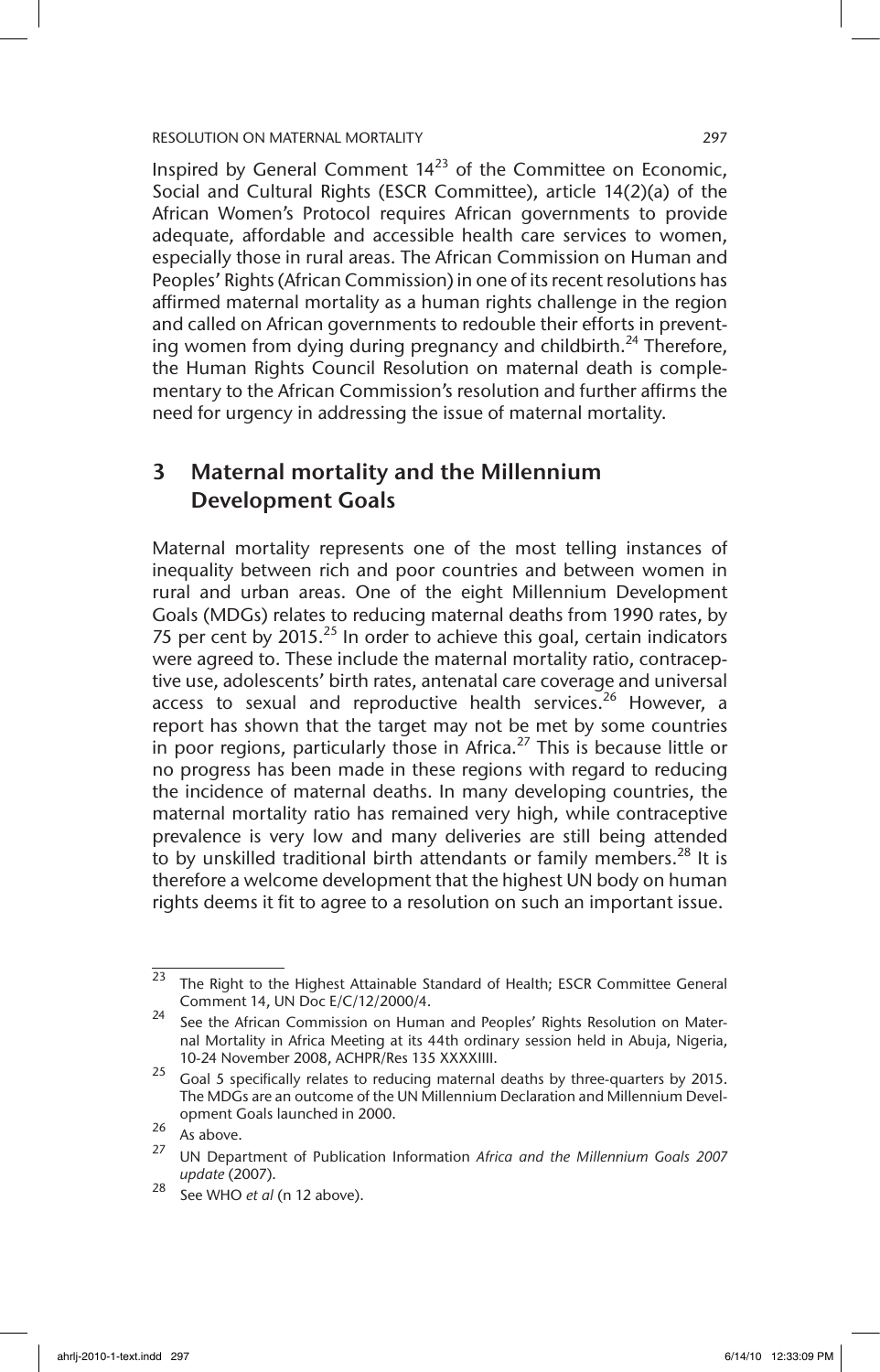The next section examines the content of the Human Rights Council's Resolution and its relevance for the challenge of reducing maternal mortality. Given the fact that targets under goal 5 of the MDGs to reduce maternal deaths by three-quarters by 2015 seem to be proving almost impossible for countries in poor regions such as Africa, the importance of this Resolution to galvanise international commitment to prevent maternal deaths cannot be overemphasised. While it is noted that the Resolution is by no means binding on states, it nonetheless represents a strong statement by the UN on a very worrisome situation.

## 4 Analysis of the Human Rights Council's Resolution

The seven-paragraph Resolution begins with a Preamble which reiterates commitments made by states at consensus meetings, such as the International Conference on Population and Development,<sup>29</sup> the Fourth World Conference on Women (Beijing Platform for Action)<sup>30</sup> and the MDGs. At these meetings it was agreed that women would be assured good health throughout their lives and that they should be prevented from dying during pregnancy and childbirth. This is not the first time that the highest UN human rights body passed a resolution regarding a health issue. It would be recalled that in 2001 at the peak of the HIV/ AIDS pandemic and in light of the difficulties facing infected persons in poor regions to get access to life-saving drugs, the then Human Rights Commission agreed to a Resolution on access to essential medicines as a fundamental right. $31$  That Resolution was crucial in influencing the historic Doha Declaration agreed to by World Trade Organization (WTO) Ministers in November 2001.<sup>32</sup> However, the Resolution on Maternal Mortality by the newly-constituted Human Rights Council can be regarded as the body's first resolution specifically addressing an important health issue. The Council emphasises the need for increased political will and commitment, including co-operation and technical assistance at the international and national levels, in order to address the 'unacceptably high global rate of preventable maternal mortality and morbidity'.

#### 4.1 Maternal mortality as a human rights challenge

The Human Rights Council reiterates the fact that maternal mortality is a human rights challenge which deserves urgent attention from

 $29$  Report of the International Conference on Population and Development 7 UN Doc A/CONF 171/13 (1994).

<sup>30</sup> Fourth World Conference on Women Beijing held on 15 September 1995, A/CONF 177/20.

<sup>31</sup> See UN Commission on Human Rights adopted Resolution 2001/33 on Access to Medication in the Context of Pandemics such as HIV/AIDS, April 2001.

<sup>32</sup> WTO Doha Ministerial Declaration on the TRIPS Agreement and Public Health, WTO Doc WT/MIN(01)/DEC/2 (2001).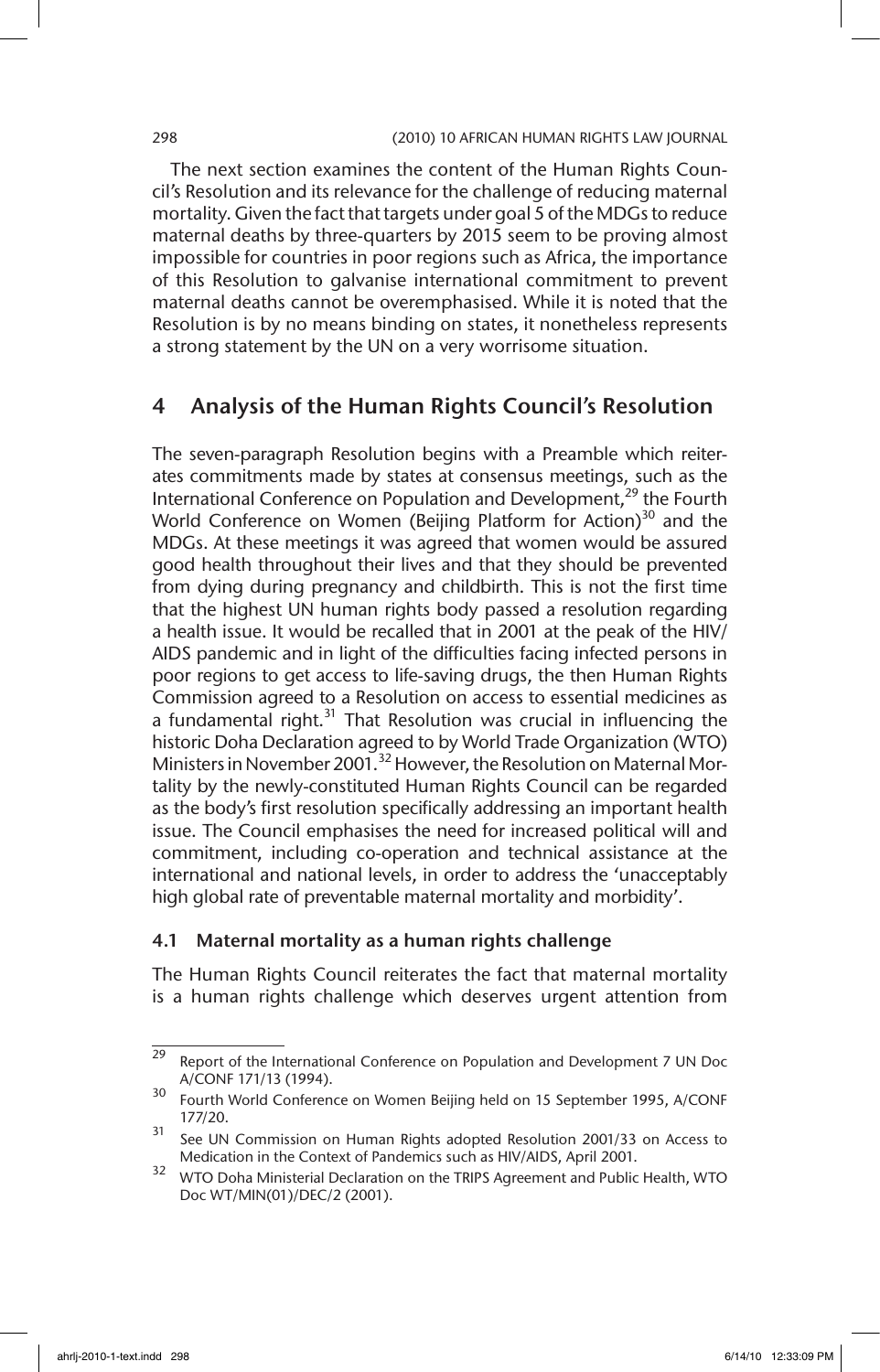governments across the world. In particular, the Resolution restates that death during pregnancy and childbirth violates women's rights to life, dignity, health and non-discrimination, all guaranteed in international and regional human rights instruments.<sup>33</sup> This is highly commendable and seems to coincide with the view of other commentators on the issue. For instance, Cook *et*  $a^{34}$  note that the failure by governments to address maternal deaths and disability represents one of the greatest injustices of our times and constitutes gross violations of women's rights. Framing maternal mortality as a human rights violation underscores the importance of holding governments accountable for their failure to prevent maternal deaths.

As stated earlier, most deaths during pregnancy in developing countries are due to the low status of women and a lack of access to comprehensive health care to meet women's needs. In its General Recommendation 24, the Convention on the Elimination of All Forms of Discrimination Against Women (CEDAW) Committee has enjoined states to 'ensure to women appropriate services in connection with pregnancy, confinement and the post-natal period, granting free services where necessary, as well as adequate nutrition during pregnancy and lactation'.<sup>35</sup> The CEDAW Committee notes further that the failure by states to ensure access to health care services peculiar to women's needs constitutes an act of discrimination against women.<sup>36</sup> Equally, the Human Rights Committee, charged with monitoring the implementation of ICCPR, in some of its concluding observations on reports of states parties on what they have done to bring their laws, policies and practices into compliance with their treaty obligations, has framed maternal mortality as a violation of women's rights to life and survival. $37$ 

Applying a human rights-based approach to an issue such as maternal mortality is important in the sense that it reminds states of their obligations under international law to respect, protect and fulfil women's rights. It also emphasises the point that access to health care services for women should not be viewed as a privilege, but rather as an important entitlement. A human rights-based approach can also be used to hold states accountable for their failure to fulfil their obligations

 $33$  n 31 above, para 2.

<sup>34</sup> RI Cook *et al Advancing safe motherhood through human rights* (2002*)*. See also A Yamin & D Maine 'Maternal mortality as a human rights issue: Measuring compliance with international treaty obligations' (1999) 21 *Human Rights Quarterly* 563-607; F Leeuwen & R Amollo 'A human rights-based approach to improving maternal health' (2009) 10 *ESR Review* 21-24.

<sup>35</sup> CEDAW Committee General Recommendation 24 on Women and Health UN GAOR 1999 Doc A/54/38 Rev, para 8(2).

 $\frac{36}{37}$  n 35 above, para 14.

See, eg, Concluding Observations to Democratic Republic of the Congo, para 14, UN Doc CCPR/C/COD/CO/3 (2006); see also Concluding Observations to Mali, para 14, UN Doc CCPR/CO/77/MLI (2003).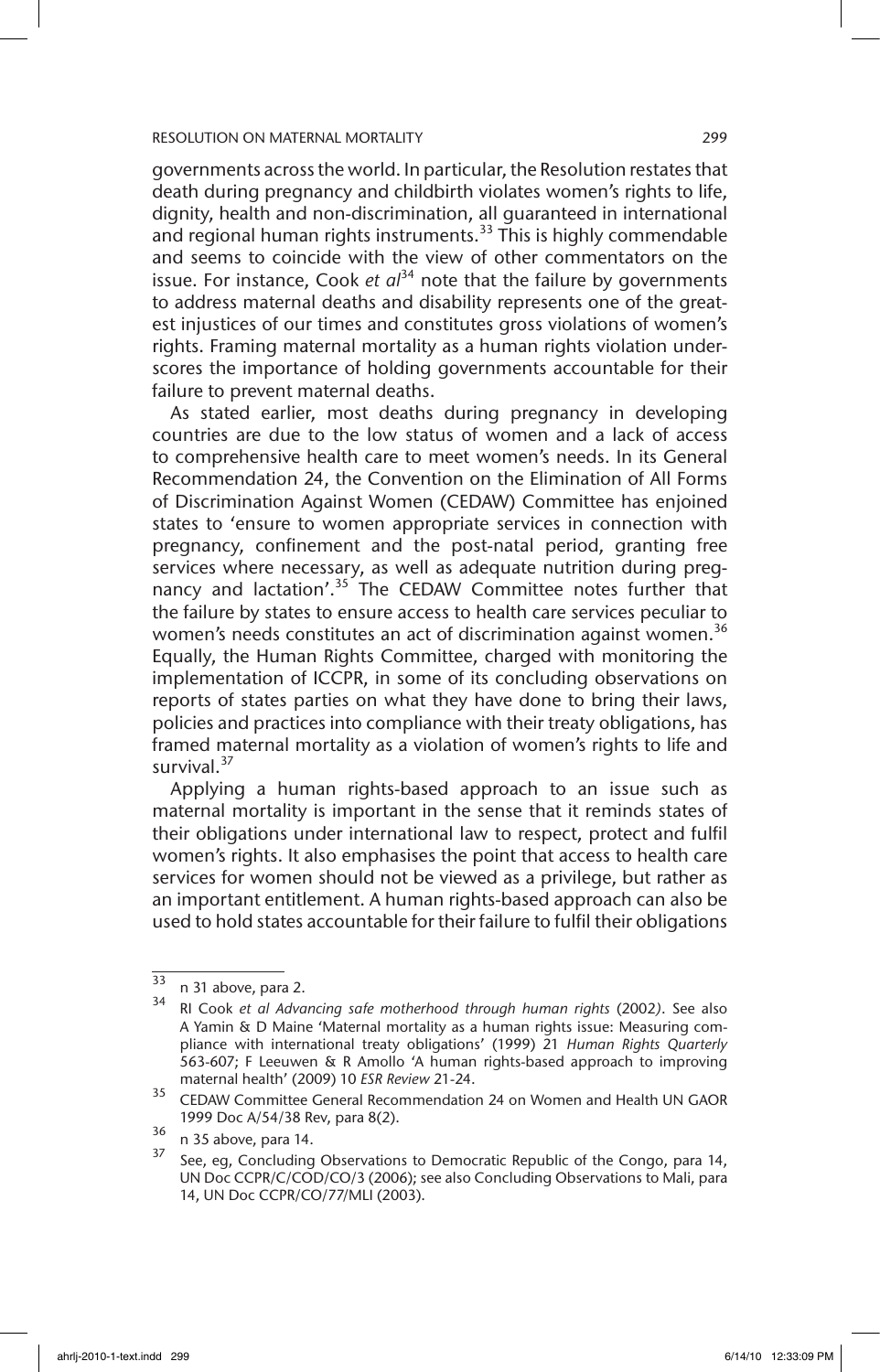under international human rights law to prevent women from dying during pregnancy and childbirth. In this regard, states will need to take adequate measures to repeal laws that not only discriminate against women, but also hinder their access to sexual and reproductive health care services. Conversely, states will need to enact appropriate laws that will facilitate unhindered access to high-quality sexual and reproductive health services, and ensure non-discrimination and autonomy in reproductive decision making to women and girls in order to ensure safe pregnancy and childbirth.<sup>38</sup>

More importantly, a human rights-based approach can be used to remind the international community of commitments made at different consensus meetings and gatherings. For instance, during the International Conference on Population and Development it was agreed by the countries of the world that the reproductive health of women would be given priority and that all individuals shall have the right to decide freely and responsibly the number, spacing and timing of their children and to have the information and means to do so, and the right to attain the highest standard of sexual and reproductive health.<sup>39</sup> Furthermore, it was agreed that governments should remove all legal, medical and regulatory barriers to access to information and services on reproductive health for all women.<sup>40</sup> Thus, the human rights approach will remind states of the steps they have taken with regard to these promises and comments. Equally, at the African Ministers' meeting in Maputo in 2005, a continental sexual and reproductive health framework was drawn up. This framework aims at realising universal access to sexual and reproductive health care services, including services related to antenatal, childbirth and postnatal care. $41$ 

### 4.2 Resource allocation for maternal health

The Resolution laments the unacceptably high incidence of maternal deaths across the globe and enjoins states to  $42$ 

renew their political commitment to eliminating preventable maternal mortality and morbidity at the local, national, regional and international levels, and to redouble their efforts to ensure the full and effective implementation of their human rights obligations.

<sup>38</sup> Center for Reproductive Rights *Briefing paper* (n 9 above).

 $^{39}$  n 29 above, para 7.3.

 $^{40}$  n 29 above, para 7.20.

<sup>41</sup> Special Session: The African Union Conference of Ministers of Health, Universal Access to Comprehensive Sexual and Reproductive Health Services in Africa: Maputo Plan of Action for the Operationalisation of the Continental Policy Framework for Sexual and Reproductive Health and Rights 2007-2010 Sp/MIN/CAMH/5(1) September 2006.

 $42$  n 31 above, para 3.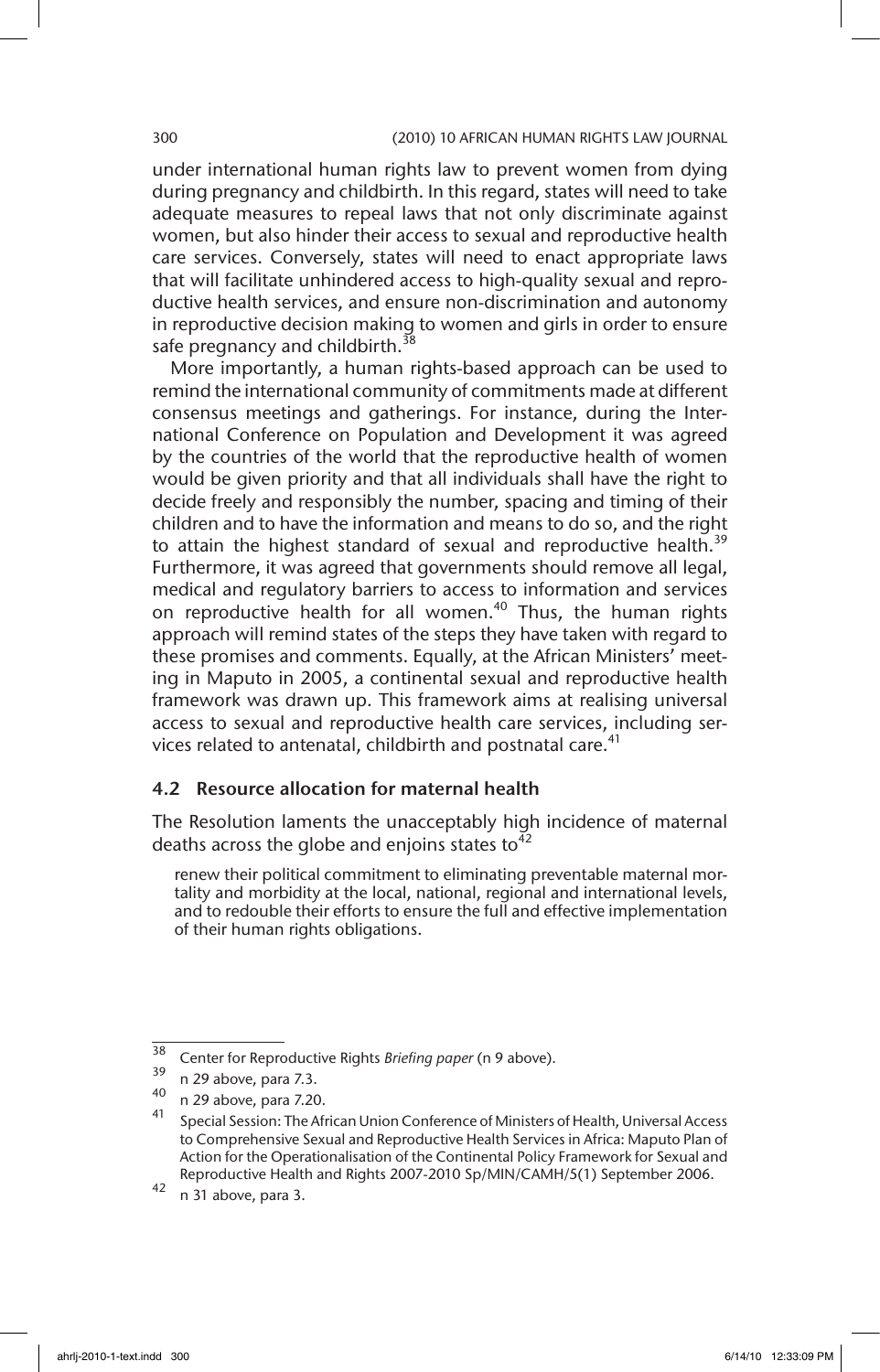More importantly, the Human Rights Council calls on states to commit more of their resources to addressing maternal mortality.<sup>43</sup> This call is very important, given the recent development in the world where funds to address sexual and reproductive health issues have been diverted to HIV/AIDS. Fathalla *et al* have observed that funding for HIV/AIDS-related activities has increased greatly since 1995 compared to other sexual and reproductive heath issues.<sup>44</sup> For instance, HIV/AIDS-related funding has increased from 9 per cent of the sexual and reproductive health total to about 56 per cent in 2004.<sup>45</sup> On the other hand, funding for sexual and reproductive health services (including services for maternal health) grew slightly, from 18 per cent to 26 per cent, whereas funding for family planning, including maternity services, diminished greatly from 55 per cent to 9 per cent.<sup>46</sup> While it is no doubt important to sustain spending on reversing the impact of HIV/AIDS in the world, care must be taken not to do this at the expense of other important sexual and reproductive health issues, especially maternal mortality.

Most of the deaths arising during pregnancy and childbirth are preventable, but one of the problems is that many governments do not pay enough attention to the health needs of women. If the goal of reducing maternal deaths by 75 per cent by 2015 is to be realised, then governments in poor regions, particularly sub-Saharan Africa, will need to redouble their efforts to prevent maternal deaths in their countries. This will require allocating more resources than at present to the health sector to address family planning and maternal health. At present, African governments are spending too little on the health of their population. A report has shown that the *per capita* expenditure on the health sector by some African countries ranges from US \$65 in Kenya, US \$51 in Nigeria, US \$29 in Tanzania to US \$45 in Mozambique.<sup>47</sup> The only exception is South Africa whose *per capita* expenditure on health is about US \$700. This scenario contrasts sharply with spending in some developed countries where, for instance, spending ranges from US \$5 274 in the United States, US \$3 446 in Switzerland to US \$3 409 in Norway.<sup>48</sup>

At the Abuja Declaration in 2001, $49$  African governments agreed to commit 15 per cent of their annual budget allocations to the health

 $^{43}$  n 31 above, para 4.

<sup>44</sup> Fathalla *et al* (n 14 above).

 $46$  As above.

 $^{40}$  As above.

<sup>47</sup> N Master '*Per capita* total expenditure on health in international dollars by country' http//www.nationmaster.com/graph/hea\_per\_cap\_tot\_exp\_on\_hea\_in\_int\_dolcapita-total-expenditure (accessed 11 June 2009).

 $\frac{48}{49}$  As above.

African Summit on HIV/AIDS, Tuberculosis and Other Related Infectious Diseases, Abuja, Nigeria, 24-27 April 2001, OAU/SPS/ABUJA/3.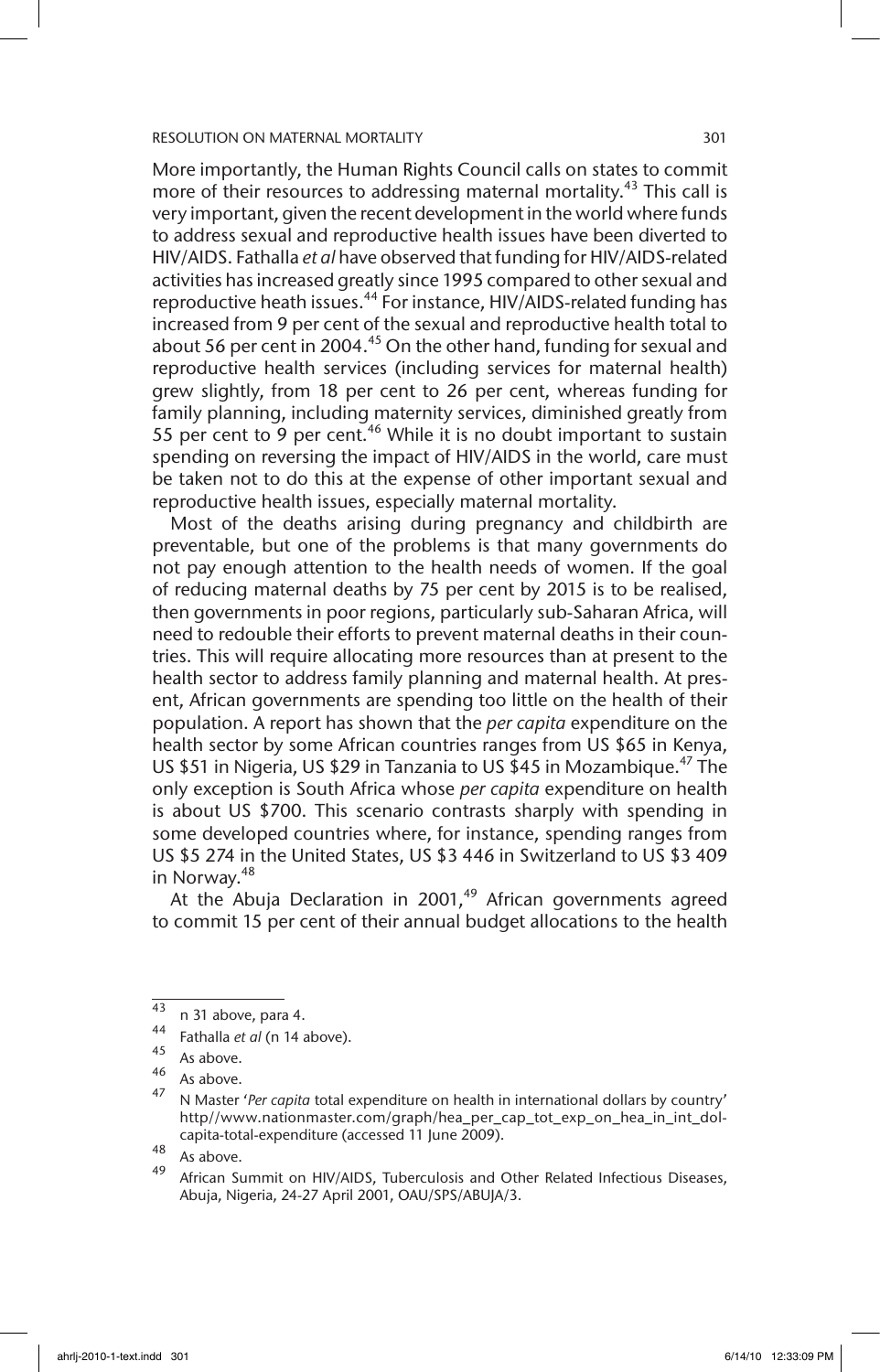sector. This position was reiterated at the Gaborone Declaration<sup>50</sup> and the Maputo Plan of Action.<sup>51</sup> Sadly, however, many countries in the region have not kept to this promise. Rather, a report has shown that African governments have continued to commit a greater part of their resources on acquiring arms and ammunition even when most of these countries are not at war or threatened by war. For instance, a report has shown that spending on the military by African governments has increased by about 51 per cent in the past ten years.<sup>52</sup> Ironically. millions of women have lost their lives and suffered life-time injuries due to childbirth during the same period. This is contrary to article 10(h) of the African Women's Protocol, which enjoins African governments to spend less on war and more on women's health and development. Therefore, it will be necessary, in line with article 2(1)(c) of the African Women's Protocol, for African governments to adopt gender-responsive budgeting in their respective countries.<sup>53</sup> This will ensure that the health needs of women in general, and maternal health in particular, are given adequate attention.

It is unacceptable that a woman should be allowed to die every minute from pregnancy-related complications. The Resolution thus reminds states of commitments made to reduce maternal mortality at important meetings, including the ICPD, the Beijing Platform and the MDGs. In essence, the international community should fulfil commitments made at these meetings and fora to address factors that contribute to maternal deaths. The Human Rights Council, unlike the Resolution of the African Commission on Maternal Mortality,<sup>54</sup> did not call for a state of emergency to be declared in countries where maternal mortality is highest. Considering the magnitude of loss of lives and slow progress to address maternal deaths in these countries, such a call for a declaration of emergency would not have been out of place. It will reinforce the urgency in addressing maternal mortality

 $\overline{50}$  The 2nd ordinary session of the Conference of the African Ministers of Health CAMH/ MIN/Draft/Decl (II), Gaborone, Botswana, 10-14 October 2005. At this Conference, AU countries committed themselves to the achievement of universal access to treatment and care for all and reiterated the need to allocate 15% of their national budgets to health in line with the Abuja Declaration.

<sup>51</sup> Maputo Declaration on Malaria, HIV/AIDS, Tuberculosis and Other Related Diseases Assembly/AU/Decl 6(II) 2003.

<sup>52</sup> See, eg, *The Guardian* 'Africa's military spending rises by 51 per cent' 10 June 2008 http://www.guardiannewsngr.com/news/article06 (accessed 10 October 2009).

<sup>53</sup> Art  $2(1)(c)$  provides that '[s]tate parties shall combat all forms of discrimination against women through appropriate legislative, institutional and other measures. In this regard, they shall: integrate a gender perspective in their policy decisions, legislation, development plans, programmes and activities and in all other spheres of life.'

<sup>54</sup> See the African Commission Resolution (n 24 above). Para 4 of the Resolution provides: 'Consider the declaration on the state of maternal health in Africa as a continental emergency and to take appropriate regional actions.'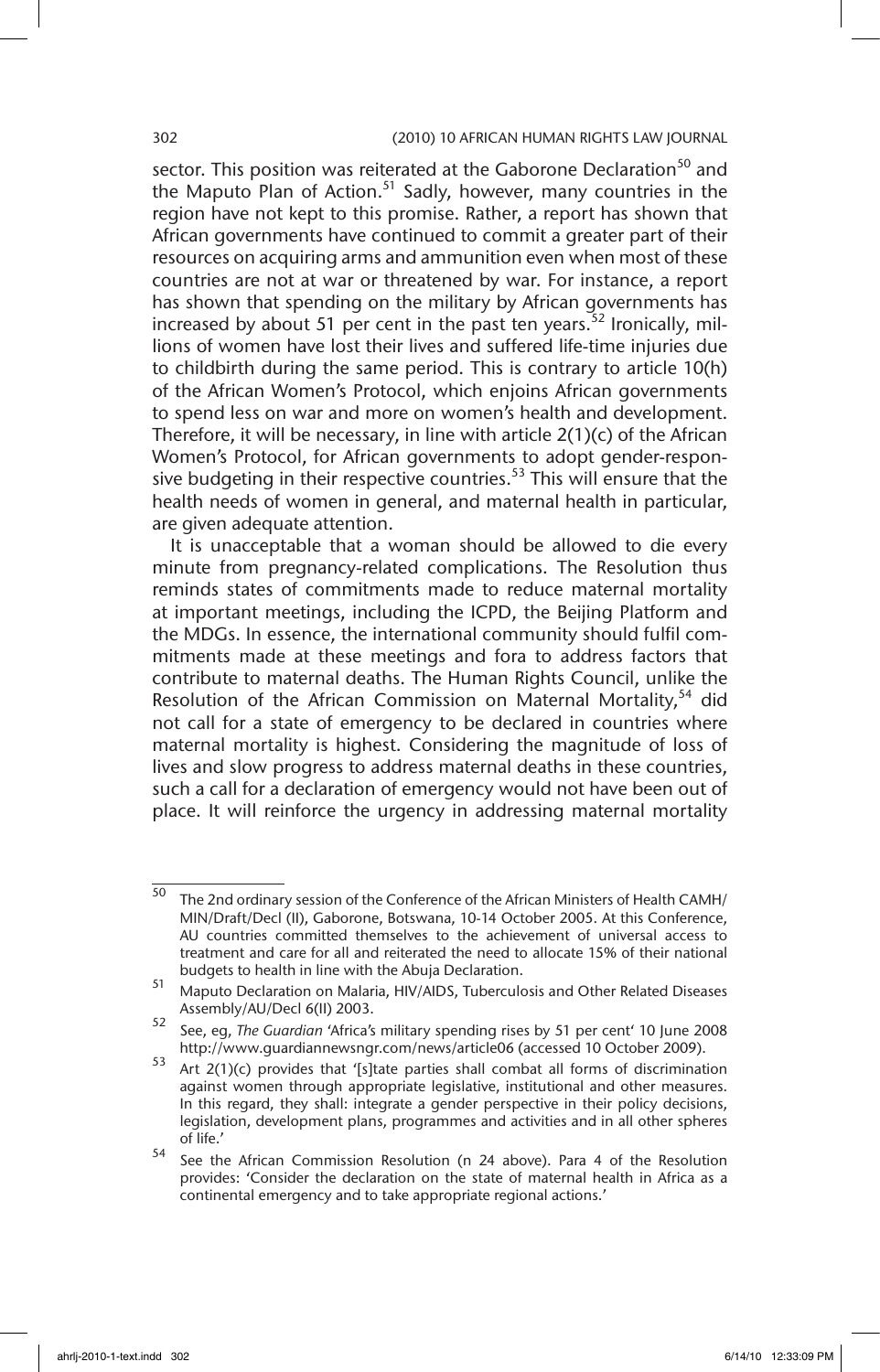and the need for governments in developing countries to wake up to their responsibilities as regards women's health.

The Resolution, in the spirit of goal 8 of the MDGs, requests states to give increased attention to maternal mortality and morbidity initiatives in their development partnership and co-operation arrangements. This is an important point which should propel rich countries and donor agencies to give technical support to poorer countries in order to address the causes of maternal mortality. It is worthy of mention here that the Human Rights Council requires such initiatives to adhere to human rights principles and standards generally, particularly the impact of such initiatives on gender inequality. In other words, such initiatives must put women at the centre of the solution and must address gender inequality and other factors that predispose women to dying during pregnancy.

Moreover, there should be an increased and equitable allocation of resources to address health care services needed by women and such health care services must be culturally acceptable to women.<sup>55</sup> Most countries with high maternal mortality ratios are from Africa. Many of these countries are regarded as least-developed countries<sup>56</sup> and are unable to meet the health demands of their people due to a lack of resources. In this regard, the ESCR Committee in its General Comment 14 has called on rich nations to promote socio-economic rights in other countries. Particularly, the Committee has noted:<sup>57</sup>

Depending on the availability of resources, states should facilitate access to essential health facilities, goods and services in other countries, wherever possible, and provide the necessary aid when required.

Therefore it is clear that, unless poor countries receive help from rich countries, it may remain difficult, if not impossible, for them to effectively reduce maternal deaths.

Also, it is important to note that beyond the challenge of a lack of resources, there are also problems of corruption and the mismanagement of resources. For instance, a country like Nigeria, which has one of the highest maternal mortality ratios (1 100 deaths per 100 000 live births), cannot be said to lack the resources to prevent women from dying during pregnancy. Rather, what has been the problem in that country is endemic corruption and a gross abuse of state resources by its leaders.<sup>58</sup> It is estimated that Nigeria has lost about US \$380 billion

<sup>55</sup> See Center for Reproductive Rights *Failure to deliver* (n 9 above) 87.

<sup>56</sup> They include Angola, Benin, Burkina Faso, Burundi, Cape Verde, Central African Republic, Chad, Comoros, Democratic Republic of Congo, Djibouti, Equatorial Guinea, Eritrea, Ethiopia, The Gambia, Guinea, Lesotho, Liberia, Malawi, Mauritania, Mozambique, Niger, Rwanda, Sierra Leone, Togo, Uganda, Tanzania and Zambia.

 $57$  General Comment 14 (n 23 above) para 39.

<sup>58</sup> O Nnamuchi 'Kleptocracy and its many faces: The challenges of justicability of the right to Health care in Nigeria' (2008) 52 *Journal of African Law* 1-42.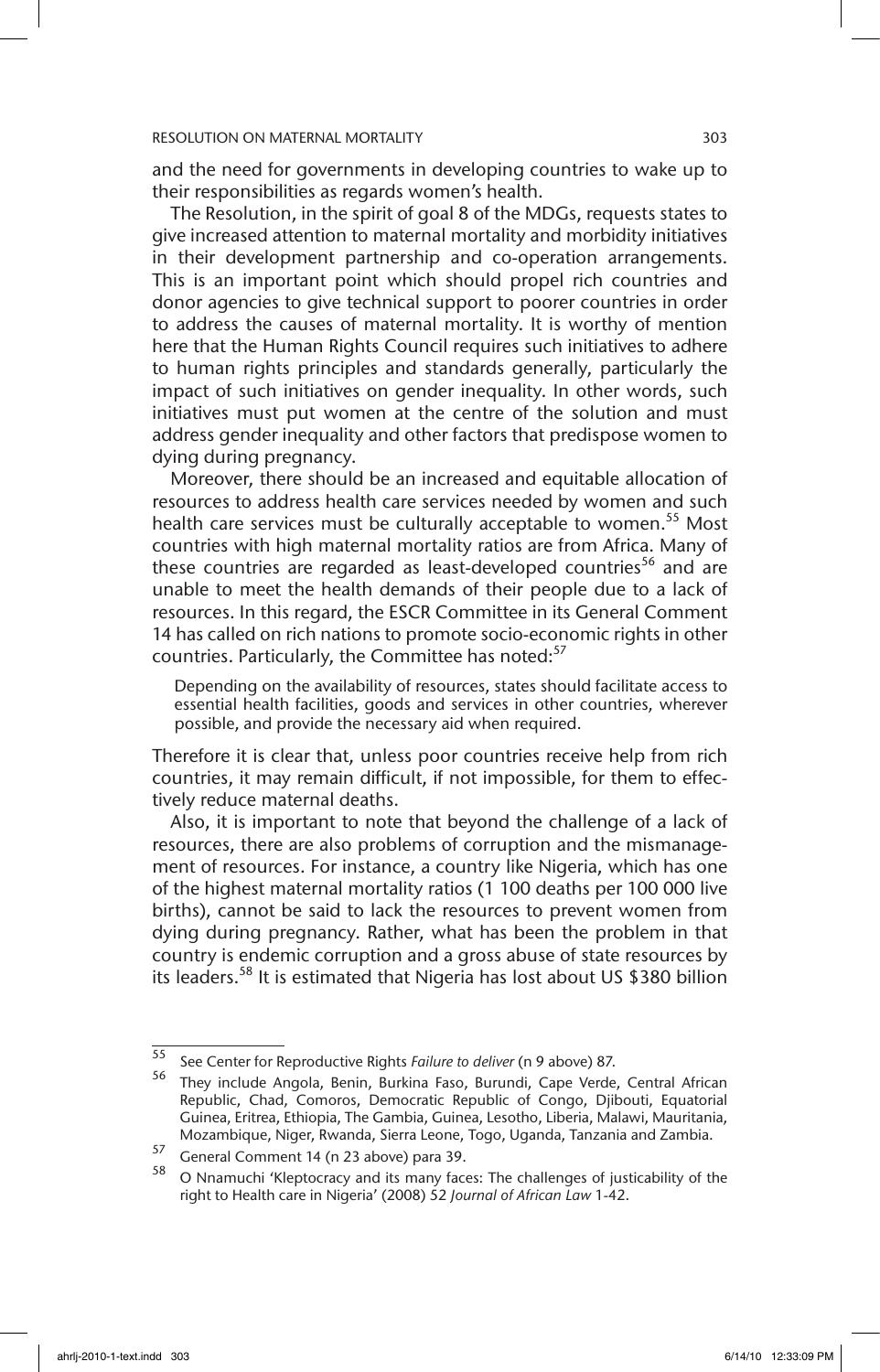to corruption and embezzlement since independence in 1960.<sup>59</sup> Such a huge sum of money can be utilised more judiciously in a country where one in 18 women is likely to die during childbirth. The World Bank has estimated that approximately US \$2 spent on a woman per year can ensure basic maternal health services and prevent maternal deaths.<sup>60</sup> It would therefore have been necessary that the Human Rights Council emphasised the need for prudence and accountability in the use of available resources to address maternal deaths. Such a call would no doubt have assured rich countries and donor agencies of probity and judicious use of donations made to countries with high maternal mortality ratios.

Moreover, given the challenges poor regions continue to face in addressing maternal mortality, due largely to poor funding of the health care system, one would have expected the Human Rights Council to advocate a global fund on maternal mortality. While it is agreed that such a fund may not necessarily address the root causes of maternal deaths in poorer regions, it should contribute greatly to addressing some of the health-related problems that often result in maternal deaths. It would be recalled that in 2001, due to high mortality related to HIV/AIDS, tuberculosis and malaria and a lack of access to care and treatment, the international community established the Global Fund on HIV/AIDS, Tuberculosis and Malaria. $61$  The impact of this Fund has been positive and funds disbursed to poor nations affected by these diseases have helped in providing access to care and treatment for those in need, thereby reducing mortality associated with these diseases. For example, in only six years the number of people receiving HIV treatment in low and middle-income countries has increased tenfold, reaching almost 3 million people by the end of 2007.<sup>62</sup> This in turn has led to a reduction in the number of AIDS-related deaths across the globe.

### 4.3 Role of non-governmental organisations and other national institutions in reducing maternal deaths

The Human Rights Council also makes an important call to non-governmental organisations (NGOs) and human rights institutions to be more involved in monitoring governments' performance with regard to maternal mortuary. It is a matter of fact that NGOs play a key role in complementing governments' efforts with regard to health-related

<sup>59</sup> See conversation with Nuhu Ribadu, anti-corruption crusader, *The Sun* 24 May 2009.

 $60$  Based on a presentation by A Tinker 'Safe motherhood as an economic and social investment', Safe Motherhood Technical Consultation in Colombo, Sri Lanka, 18-23 October 1997.

 $61$  The decision to create the Global Fund was taken by heads of state at the 2001 G8 Summit in Genoa, Italy, at the urging of UN Secretary-General Kofi Annan.

<sup>62</sup> UNAIDS *AIDS Epidemic Report* (2008) 17.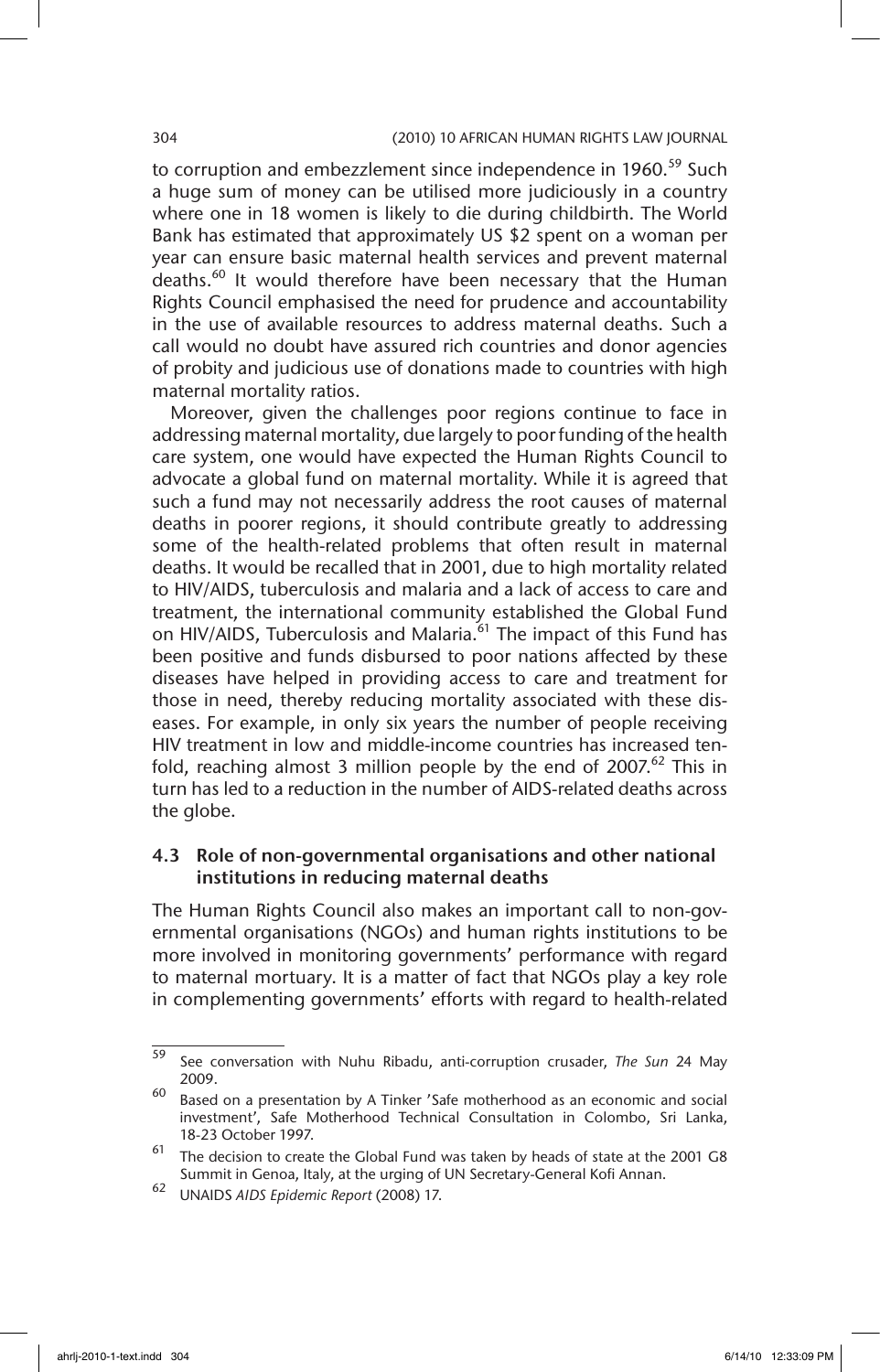issues in many poor countries. Indeed, NGOs have been very dynamic and have been a great resource to many governments in the fight against HIV/AIDS in Africa. Nevertheless, apart from complementing governments' activities, NGOs and human rights institutions can play an important role in ensuring that governments are meeting their obligations under international human rights law with regard to addressing maternal mortality. The monitoring of governments' activities with regard to maternal mortality can help to bring the attention of governments to neglected issues that contribute to maternal deaths within a community or a country. Moreover, it can reveal disparities with regard to the nature and scope of maternal deaths among different communities within a country and pinpoint shortcomings in governments' policies and plans towards addressing maternal mortality.<sup>63</sup>

NGOs and human rights institutions may work together with governments to come up with realistic human rights indicators, in addition to existing health indicators, that will assist governments in meeting their obligations with regard to preventing maternal deaths. Human rights indicators, in the context of preventing maternal deaths, are important in the sense that they reveal the steps a government has taken to address maternal mortality and whether such steps are consistent with the government's obligations under international human rights law.<sup>64</sup> In this regard, the South African Human Rights Commission (SAHRC), mandated under section 184(3) of the Constitution, has been playing an important role in monitoring government's activities with regard to realising the rights to health, as guaranteed under section 27 of the South African Constitution of 1996. In addition to providing advocacy and training programmes on the right to health generally, the SAHRC has documented the rising infant and maternal mortality in the country, attributing this to the high incidence of HIV/AIDS and the dearth of health care providers in the country.<sup>65</sup> The SAHRC has therefore called on the South African government to take adequate steps and measures with a view to addressing these challenges.  $66$ Other human rights institutions in the region can learn a lot from the experience of the SAHRC.

Also, a good example of the role of NGOs in addressing maternal mortality is that of a community-based organisation-led initiative in India. It was stated earlier that India has one of the largest numbers of maternal deaths in the world. The National Rural Health Mission (NRHM) is conducting community-based monitoring of health services in order

 $63$  See E Durojaye 'Monitoring the right to health and sexual and reproductive health: Some considerations for African governments' (2009) 42 *Comparative and International Law Journal of Southern Africa 2*27-263.

 $^{64}$  Durojaye (n 63 above) 245.<br> $^{65}$  South African Human Pigh

<sup>65</sup> South African Human Rights Commission *Fifth Economic and Social Rights Report*  (2004).

 $66 \, \text{As above}$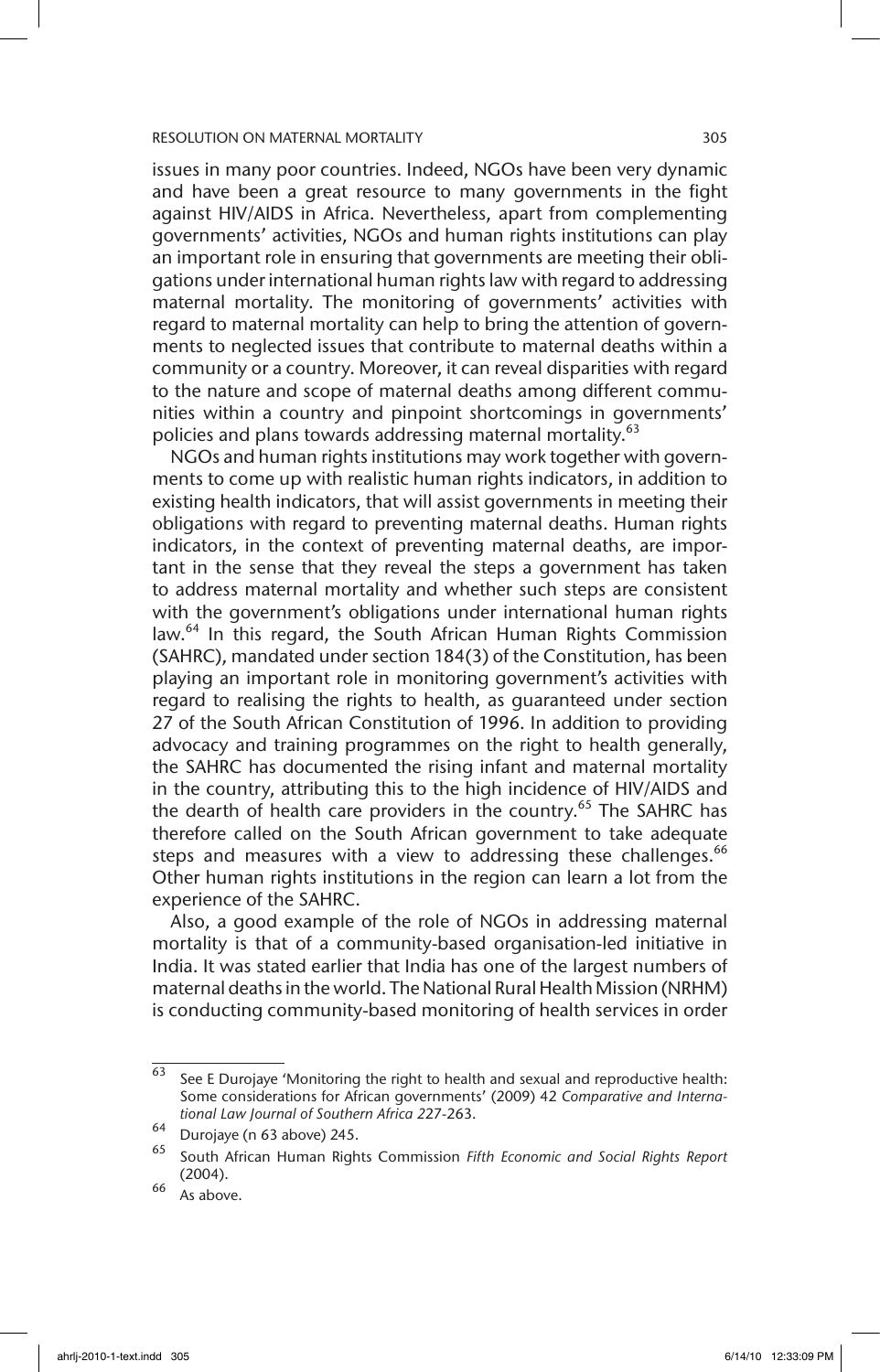#### 306 (2010) 10 AFRICAN HUMAN RIGHTS LAW JOURNAL

to ensure that health care services, including maternal health services, reach those for whom they are meant, especially those residing in rural areas, the poor, women and children.1 This approach places people at the centre of the process of regularly assessing whether the health needs and rights of the community are being fulfilled. Through its activities, the organisation has identified key issues which were never contemplated by governments as major barriers to reducing maternal deaths in rural areas. Similarly, in Nigeria several NGOs are playing important roles in ensuring that childbirth is safe in that country. For instance, the Society of Gynaecology and Obstetrics of Nigeria (SOGON) has been involved in training and advocacy programmes across the country to address the problem of maternal mortality. More importantly, SOGON has continued to research and document the maternal mortality situation in Nigeria. The outcome of such research has been used as an advocacy tool to call government's attention to how maternal mortality may become a serious threat to women's health and lives.<sup>67</sup>

While it is true that NGOs and human rights institutions can play an important role in monitoring governments' obligations with regard to preventing maternal deaths, courts are also important institutions which can hold governments accountable for failing to meet their obligations under international law. Moreover, courts can set standards which will guide governments in realising their obligations to fulfil women's right to health, including maternal health. Already in some jurisdictions courts are beginning to question governments' unwillingness or reluctance to provide health care services needed by women.<sup>68</sup> Also, courts are beginning to affirm the sexual and reproductive autonomy of women to make decisions concerning their bodies. For instance, the South African Constitutional Court has affirmed the right of a girl below 18 to consent to medical abortion since this will fulfil her right to reproductive self-determination.<sup>69</sup> This decision is very crucial in the context of maternal mortality, given the fact most women in Africa do not have a say with regard to the number and spacing of their children and bearing in mind that unsafe abortion remains a major cause of maternal death in the region.<sup>70</sup> Therefore, the Human Rights Council perhaps could have pinpointed the importance of courts and other institutions in addressing the challenge posed by maternal mortality in poor regions.

<sup>67</sup> See A Bankole *et al Barriers to safe motherhood in Nigeria* (2009) 17.

<sup>68</sup> See the case of *Minister of Health v Treatment Action Campaign & Others* 2002 10 BCLR 1033 (CC), where the South African government was held to be in breach of its obligation to fulfil the right to health of its citizens by failing to provide medicines to prevent mother-to-child transmission of HIV in accordance with constitutional provisions.

<sup>69</sup> *Christian Lawyers Association v National Ministers of Health & Others* 2004 10 BCLR 1086.

<sup>70</sup> See Glasier *et al* (n 4 above).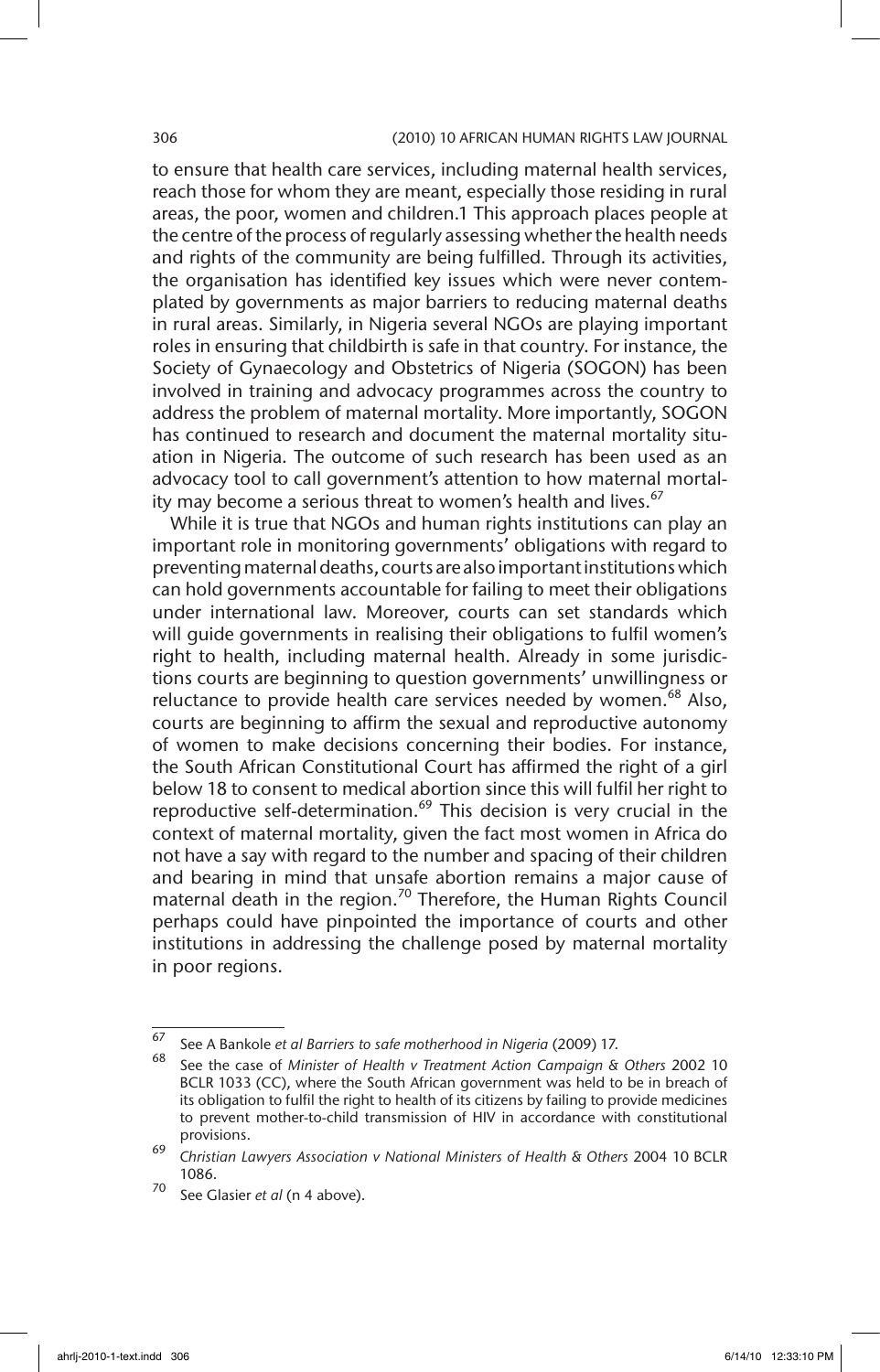#### 4.4 Role of the UN and its agencies

In paragraph 6 of the Resolution, the Human Rights Council calls on the Office of the UN High Commissioner for Human Rights, in conjunction with states and UN agencies such as the WHO, UNFPA and UNICEF, to prepare a thematic study on preventing maternal mortality in the world This study is undertaken to identify the human rights dimension of maternal mortality, to give an overview of initiatives and activities within the UN to address maternal mortality, and to show how the Council can add value to addressing human rights implications of maternal deaths. It is hoped that such a study will be found very useful by states with high maternal mortality ratios. These agencies have been at the forefront of advocating an international response to maternal mortality in poorer regions. They have, through their numerous activities, drawn the attention of the world to the appalling statistics with regard to maternal deaths in developing countries.

One important point which the Human Rights Council fails to emphasise is the fact that these agencies need to promote a more coordinated and integrated approach in working with community-based organisations in order to address the issue of maternal mortality in local communities.<sup>71</sup> In those regions where maternal deaths are high, many of the women who lose their lives during pregnancy are women in rural areas where access to basic amenities such as water, food and medical care, is acutely lacking. Studies have shown that most of the deaths resulting from maternal mortality could have been avoided had there been access to basic infrastructure in the health care setting.<sup>72</sup> This emphasises the need for a more collaborative and integrated approach between UN agencies and community-based organisations to address the root causes of maternal deaths.

The study proposed in paragraph 6 is expected to be submitted at the 14th session of the Human Rights Council, in June 2010, and further activities on the nexus between maternal mortality and human rights are expected to follow. The Council also invited the Office of the Commissioner for Human Rights, the WHO, UNFPA and the Special Rapporteur on the Right to Health to contribute to a discussion on this study.

 $\frac{71}{71}$  See Report of the Secretary-General on 'Co-ordinated and integrated United Nations system approach to promote rural development in developing countries, with due consideration to least developed countries, for poverty eradication and sustainable development' made at the substantive session of the Economic and Social Council, New York, 28 June to 23 July 2004, where it is stated that, although UN agencies have continued to play important roles in rural areas across the world, better results can be obtained if the activities of these agencies are well co-ordinated and integrated.

<sup>72</sup> Center for Reproductive Rights *Broken promises: Human rights, accountability and maternal death in Nigeria* (2008); Amnesty International *Out of reach: The cost of maternal health in Sierra Leone* (2009).